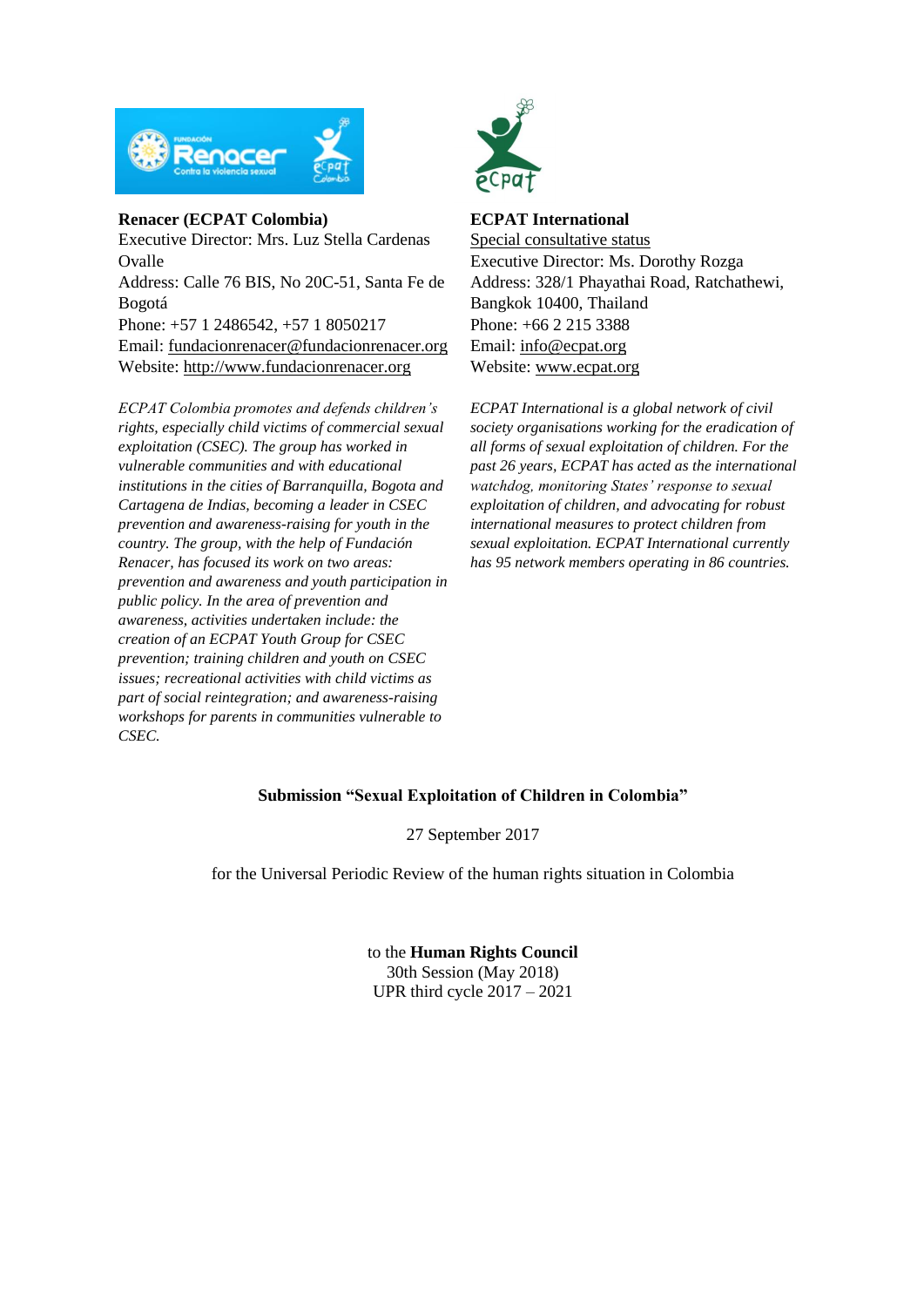### **Justification for Submission**

- 1. In the last decade, the Government of Colombia (GoC) has shown commitment to eradicate sexual exploitation of children (SEC) through adopting a comprehensive set of national laws to address the issue. In 2015, the GoC re-committed itself to the cause through the adoption of the 2030 agenda for Sustainable Development which aims to eliminate all forms of violence against children, including sexual abuse and exploitation.<sup>1</sup>
- 2. The present submission is an update on SEC in Colombia and to review the progress since the last Working Group Report published in July 2013.<sup>2</sup> The submission has the aim to help to further strengthen political will to focus on the issue of SEC in Colombia and prevent this heinous crime committed against children.

## **Methodology and Scope**

- 3. The submission is based on the practical experience of Renacer (ECPAT Colombia) and studies conducted by both Renacer (ECPAT Colombia) and ECPAT International.
- 4. The scope of the submission is limited to SEC and its different manifestations, including exploitation of children in prostitution,<sup>3</sup> online child sexual exploitation (OCSE), 'child sexual abuse materials' <sup>4</sup> or as in Colombia referred to as '*producción y uso de materiales de abuso sexual de niñas, niños y adolescentes*', trafficking of children for sexual purposes and sexual exploitation of children in the context of travel and tourism<sup>5</sup> (SECTT) and child, early and forced marriage (CEFM).

### **Sexual exploitation of children in Colombia**

- 5. Colombia is ranked as a high human development ranking with the  $95<sup>th</sup>$  place in the global ranking. Colombia has large agricultural companies, mining projects and petroleum industry. Nevertheless, still 6% of the population lives under the international poverty line of USD 1,90 per day<sup>7</sup> and child labour is still at 10%.<sup>8</sup> Over 14 million children comprise just under 30% of the total population.<sup>9</sup> The three main different ethnic groups are mestizo and white 84%, Afro-Colombian (includes mulatto, Raizal, and Palenquero)  $10\%$  and indigenous  $3\%$ .<sup>10</sup> The illegal drug trade – with an estimated value of 10-20 US\$ billion per year – and the instability caused by more than 50-year fight against the Revolutionary Armed Forces of Colombia, have increased vulnerability of children's safety and security. A peace deal was brokered in November 2016 and is currently slowly being rolled out. Vulnerability to fall victim to SEC varies, with some discernible groups being most at risk, particularly among children from poor families, street children, children from dysfunctional families, mentally disabled, drug addicted children, sexual abused children, domestic violence victims, abandoned children, displaced children, children of ethnic minority groups, children living in or near tourist areas, mines, military camps, mega investment projects and child soldiers. 11
- <span id="page-1-0"></span>6. **Exploitation of children in prostitution** is the most prevalent SEC manifestation in Colombia and extends throughout the country. This form of exploitation of children occurs on the street, market places, beauty salons, checkpoints and other military facilities, police stations, prisons, hotels, hostels and camps of illegal armed groups. Children are approached in public places, offering them money, gifts, food or contacted through their mobile phones and then taken to hotels and residences where they are subjected to abuse. The GoC has acknowledged the issue and has focussed its work to counter the form of exploitation in cities of the central area and the Atlantic coast, especially in cities like Bogotá, Cartagena, Medellin and Pereira. It is difficult to estimate the prevalence. Data on SEC victims are not collected in a systematic manner and statistics from different institutions provide different numbers. Furthermore, it is estimated that only between 5 and 10% of cases are identified or reported. According to the Colombian Institute of Family and Welfare (ICBF), the national police identified 216 victims of SEC in 2014, of whom 175 were girls while the ICBF identified 775 victims, of whom 631 girls.<sup>12</sup> In 2016, the Mayor of Medellin provided services to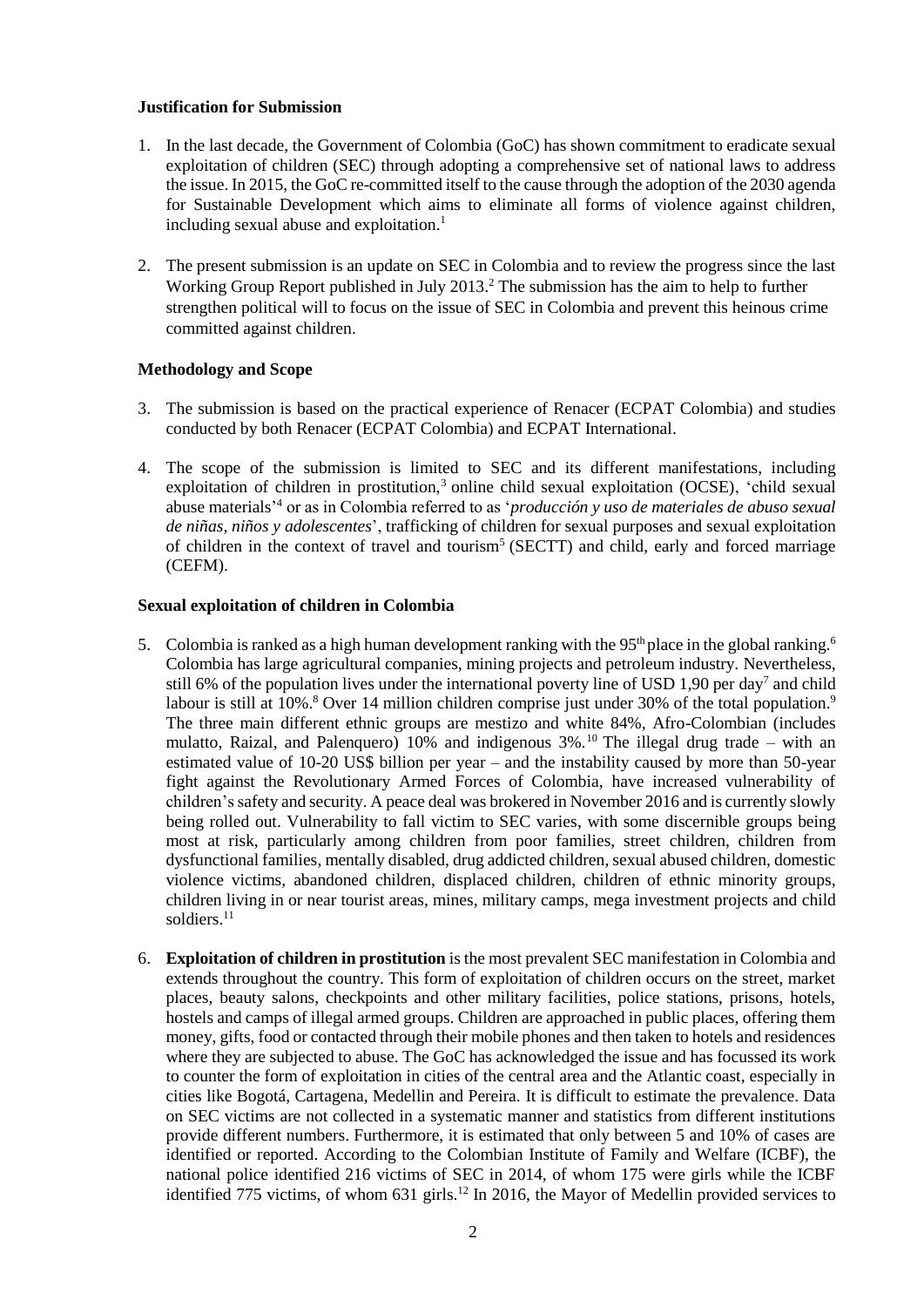240 girls, boys and adolescents victims (176 women and 64 men). Renacer (ECPAT Colombia) identified 4,424 adolescent girls and 1,341 child victims of CSEC) between 2011 and 2015. In the period between 2014 and 2016 services were provided by Renacer (ECPAT Colombia) to 654 adolescent girls and 204 child victims in Cartagena. In the period between 2015 and 2016 Renacer (ECPAT Colombia) provided services to 157 adolescent girls and 144 children in Bogotá. 13

- 7. **Trafficking of children for sexual purposes** is a serious problem. High rates of children are trafficked for sexual purposes in areas with tourism and large extractive industries. Sex trafficking in mining areas sometimes involves organized criminal groups. During the armed conflict children were trafficked into military camps to exploit them for sexual purposes.
- 8. As in most countries, **OCSE** and **child sexual abusive materials** is a growing issue. The Committee on the Rights of the Child expressed its deep concern about the high number of organisations that are involved in (international) networks of sexual exploitation, in particular child pornography. Most cases remain unreported. The National Report on Victims of Sexual Exploitation counted only 72 cases of 'child pornography' in 2013. In 2014, the National Police reported 71 cases of 'child pornography' victims and 25 OSCE cases where social media was used to demand or obtain sexual contact with minors.<sup>14</sup> Since its inception phase in 2009 the project '*Te Projecto*' (you protect), established by the Papaz Network in cooperation with the Ministry of Information Technologies, has received 31,650 reports on illegal content, 60% of reports refer to child sexual abuse material, but only a minimal number of cases were followed up with child protection services.
- <span id="page-2-1"></span>9. As the Global Study on Sexual Exploitation in Travel and Tourism found, no country is immune to **SECTT**. <sup>15</sup> Travel and tourism is expanding fast in Colombia. A total of 3,3 million international arrivals were counted in 2016, 11% higher than the previous year, <sup>16</sup> bringing the revenue to almost 4,8 billion US\$ per year. But the number of domestic travellers is even much higher with almost 25 million travellers in 2012.<sup>17</sup> Among the visitors are travelling child sex offenders, many from North America or Europe. Groups of men visit the country and stay at "*party hostels*" where children are brought or lured to be sexually exploited. <sup>18</sup> A recent study by Renacer (ECPAT Colombia) on SECTT in Cartagena, Acacias, and Leticia, found that not only tourist hubs are the backdrop for SECTT, but also travel hubs and border areas. For example, in the border area between Colombia (Leticia) and Brazil (Tabatinga) adolescents are sexually exploited in hostels or bars in the cities. The study confirmed that border transit for purposes of sexual exploitation is common.<sup>19</sup> Another hub for SECTT are "*mega investment projects*" in e.g. the extraction or oil industry, where outsiders with relatively high purchasing power are travelling and interacting with poor locals and farmers, increasing the vulnerability of children.<sup>20</sup>
- <span id="page-2-0"></span>10. **CEFM** is prevalent with 6% of children married at 15 years of age and 23% of children married at 18 years of age.<sup>21</sup> This practice has an ancient cultural reference in some rural or indigenous communities where daughters are married out to provide domestic and sexual services for their husbands.

### **Legal framework and national laws**

- 11. In general, the Colombian national legal framework correctly reflects the international standards to address SEC. Colombia has globally advanced laws to combat SECTT and 'sex tourism' is included as a crime in the national laws.
- 12. Law No. 985 (2005) amended the Criminal Code by prohibiting all forms of trafficking with sentences from 13 to 23 years in prison with additional fines.<sup>22</sup> By Decree No. 1069 of 2014, the GoC has regulated some specific aspects of trafficking of children, such as 'best interests of the child', the right to protection of children form trafficking and repatriation of child victims abroad.
- 13. Law No. 1329 (2009) amended the Criminal Code by adding an article criminalising pimping with minor with sentences ranging from 14 to 25 years in prison with fines.<sup>23</sup> Having sex with an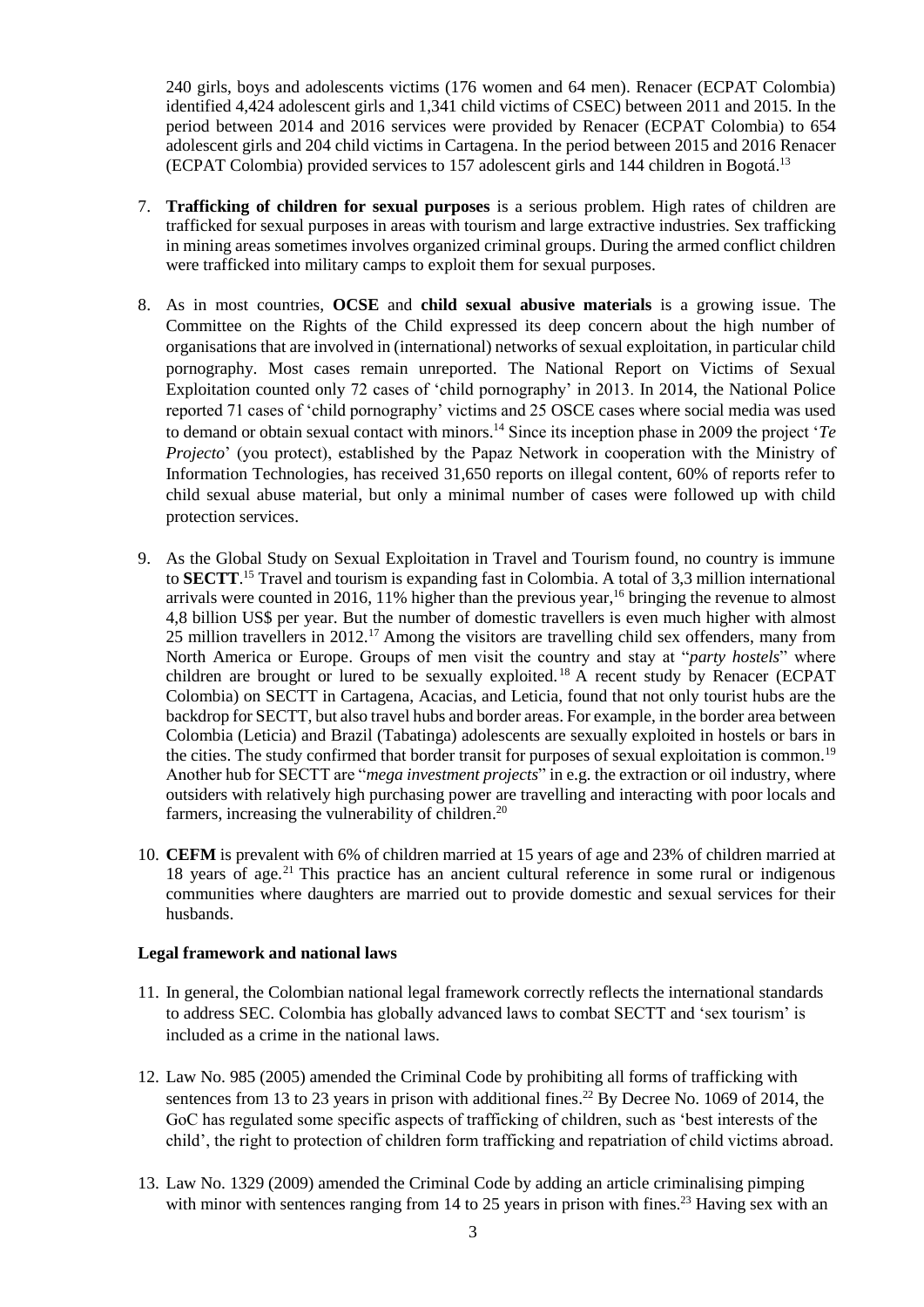exploited minor is subject to the same prison sentence,<sup>24</sup> while consent of the victim does not exempt the perpetrator from criminal responsibility. The Law No. 1336 (2009) strengthens the legal framework to address exploitation of children in prostitution, child sexual abusive materials and SECTT and provides an administrative framework to address SEC.

<span id="page-3-0"></span>14. Law No. 985 (2005) prohibits child marriage if any economic gain is involved.<sup>25</sup> With parental consent children can get married as of age 14.<sup>26</sup> The Constitutional Court has ruled that the different minimum age for marriage for boys (14) and girls (12), as codified in the Civil Code, is unconstitutional, violating the principle of equality and has set the minimum age for both on 14 years of age.<sup>27</sup>

## **Coordination to end SEC**

- 15. Coordination of the combat against SEC is direly needed. Not only to coordinate government actions, but also service providers for SEC victims, CSO programmes and the private sector, including the travel and tourism industry, airlines, Internet Service Providers, Internet Cafés and DVD sellers. As the in 2009 established National Committee for the Prevention and Eradication of Commercial Sexual Exploitation of Children does not function adequately<sup>28</sup> and has played little role in the coordination, the ICBF - that takes part in the National Committee - is the foremost entity responsible for the coordination of the combat against SEC in the country. On a local level, the local councils of Social Policy on municipality and district level, all have a '*Childhood and Adolescence Panel*' to discuss child related issues. However, in reality, there has been very little or no coordination on national and local level on the combat against SEC.
- <span id="page-3-1"></span>16. There is currently no Action Plan specifically against SEC. There is a National Plan of Action against Trafficking  $2013 - 2018$ . For the past two years, the National Committee and the National Family Welfare System (SNBF) have been drafting an anti-SEC policy that will be linked to the – also currently being drafted – Childhood and Adolescence policy. To date neither has been completed.
- 17. On an interregional level, the '*Regional Action for the Americas (GARA) Committee*' is important with its objective to develop regional strategies to counter transnational crimes associated with the SEC. Recognising the merits of international cooperation, the '*Andean Committee of Authorities of Tourism (CAATUR)*' counteracts SECTT.
- 18. On law enforcement and judicial matters the GoC cooperates with Argentina, Brazil, Canada, Chile, Costa Rica, Ecuador, El Salvador, Mexico, Nicaragua, Panama, Peru, Dominical Republic, United States, Venezuela and INTERPOL.

### **Protection**

- 19. Although the national legal system is in general more than adequate to address SEC, the weak link is the enforcement of the law. Many SEC cases are never reported or recognised. In particular, cases of OCSE and CEFM remain mostly unreported. Cases are often wrongly qualified as sexual abuse instead of exploitation.<sup>29</sup> It is important to strengthen reporting and victim identification mechanisms. Reporting mechanisms should not compromise the security of the victims.
- 20. The enactment of law No. 1329 and no. 1336 in 2009 have heightened the awareness of SEC among the justice sector officials. Thanks to a major effort by the judicial authorities to train their officers and provide appropriate conditions for the access of victims to justice, there has been an increase in reporting of cases. However, the process of investigation, prosecution and conviction remains slow with procedures to conviction sometimes taking up to four years. Many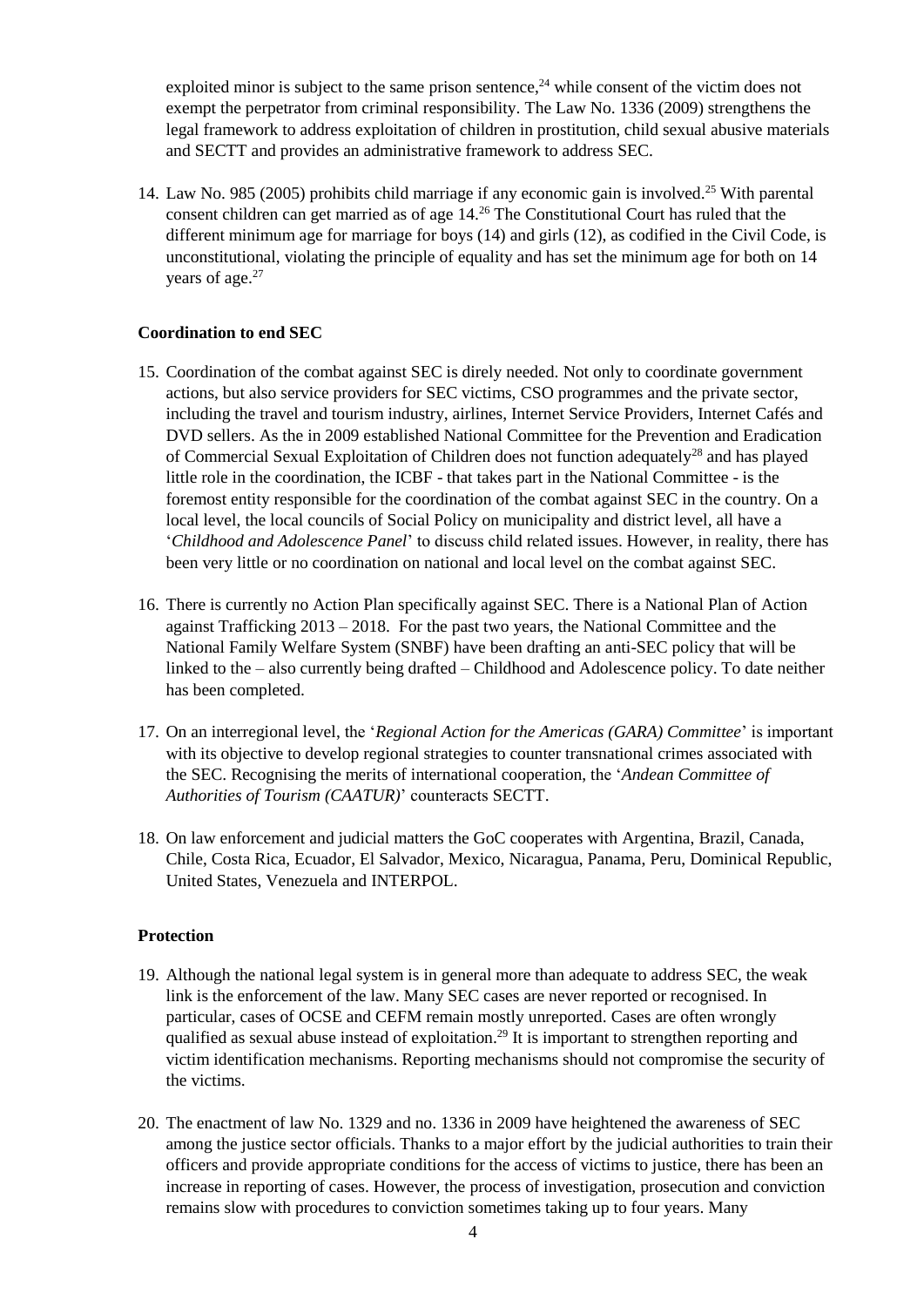municipalities and departments lack staff and other resources necessary for investigations and judicial processes.

## **Prevention**

- <span id="page-4-0"></span>21. The government programme '*Sexuality and construction of citizenship education programme*' is aimed educate children and teenagers between 6 and 19 years on sexual and reproductive rights and prevention of violence. The programme does not include education on SEC-related issues explicitly, but is focussed on prevention of teenage pregnancies. A national comprehensive strategy on how to prevent or raise awareness on SEC is altogether missing. Together with other NGOs and government actors, Renacer (ECPAT Colombia), has conducted several successful media campaigns, but there is no strategy nor evaluation of these efforts.
- 22. An important prevention (and protection) mechanism against SECTT is '*The Code*'. The Code is promoted by ECPAT, *Organización Mundial del Turismo* and UNICEF. The Code is a certification of tourist businesses that fulfil a standard of care on child protection. In Colombia, the certification system is managed by Renacer (ECPAT Colombia). Companies can adopt The Code voluntarily, but at the same time are complying with a legal government requirement. Companies can implement their own codes and the Ministry of Commerce, Industry and Tourism monitors compliance to The Code. In partnership with the private sector and with development cooperation support, Renacer (ECPAT Colombia) is also rolling out a model of protective environments in tourist regions. Due to the '*The Code*', Colombia has 300 companies and more than 27 thousand people who act as agents for the prevention of CSEC.

## **Recovery & reintegration**

- <span id="page-4-1"></span>23. The country has a clear institutional structure offering specialised care to children. Many cities have Colombian Institute of Family Welfare (ICBF) centres, however these provide no or limited direct services, and there are 32 comprehensive Sexual Violence Victim Support (CAIVAS) centres. The CAIVAS centres provide psychological, social, investigative and legal assistance to victims of sexual offences and they provide training on trafficking in persons and commercial sexual exploitation. The CAIVAS centres are however not established throughout the country and struggle with lack of resources and not all care services specifically for children are available. Most care provided to CSEC victims is coming from NGOs such as Renacer (ECPAT Colombia), however most NGOs have limited funding and thus their programs are concentrated in cities such as Cartagena, Bogotá and Medellín.
- <span id="page-4-2"></span>24. There are national technical guidelines to warrant the quality of provided services. However, due to lack of resources and funding, specialised care programmes for SEC victims are limited and just operate in Medellin and Cartagena and cater to a very small number of children and adolescents. These specialised services are not expanding, but rather shrinking. In 2013, two programmes had to close their doors to 40 children.<sup>30</sup> In 2015, the Committee on the Rights of the Child noted that it is deeply concerned about "*the lack of adequate health and psychosocial programmes and suitable mechanisms to provide reparation to child victims of sexual violence […]*".<sup>31</sup>

### **Access to Justice**

<span id="page-4-3"></span>25. The Committee on the Rights of the Child noted the "*enormous challenges that child victims face to access justice effectively, and the prevalence of impunity for the alleged perpetrators in most of these cases.*" <sup>32</sup> Lack of resource, training and capacity in the justice sector is hindering access to justice. And although Family Defenders are obliged by the Childhood and Adolescence Code (Law 1098 of 2006) to file criminal complaints on behalf of child victims, this rarely occurs. A good step forward is that the Attorney General's Office established a specialized unit for the investigation of trafficking and SEC cases in 2016.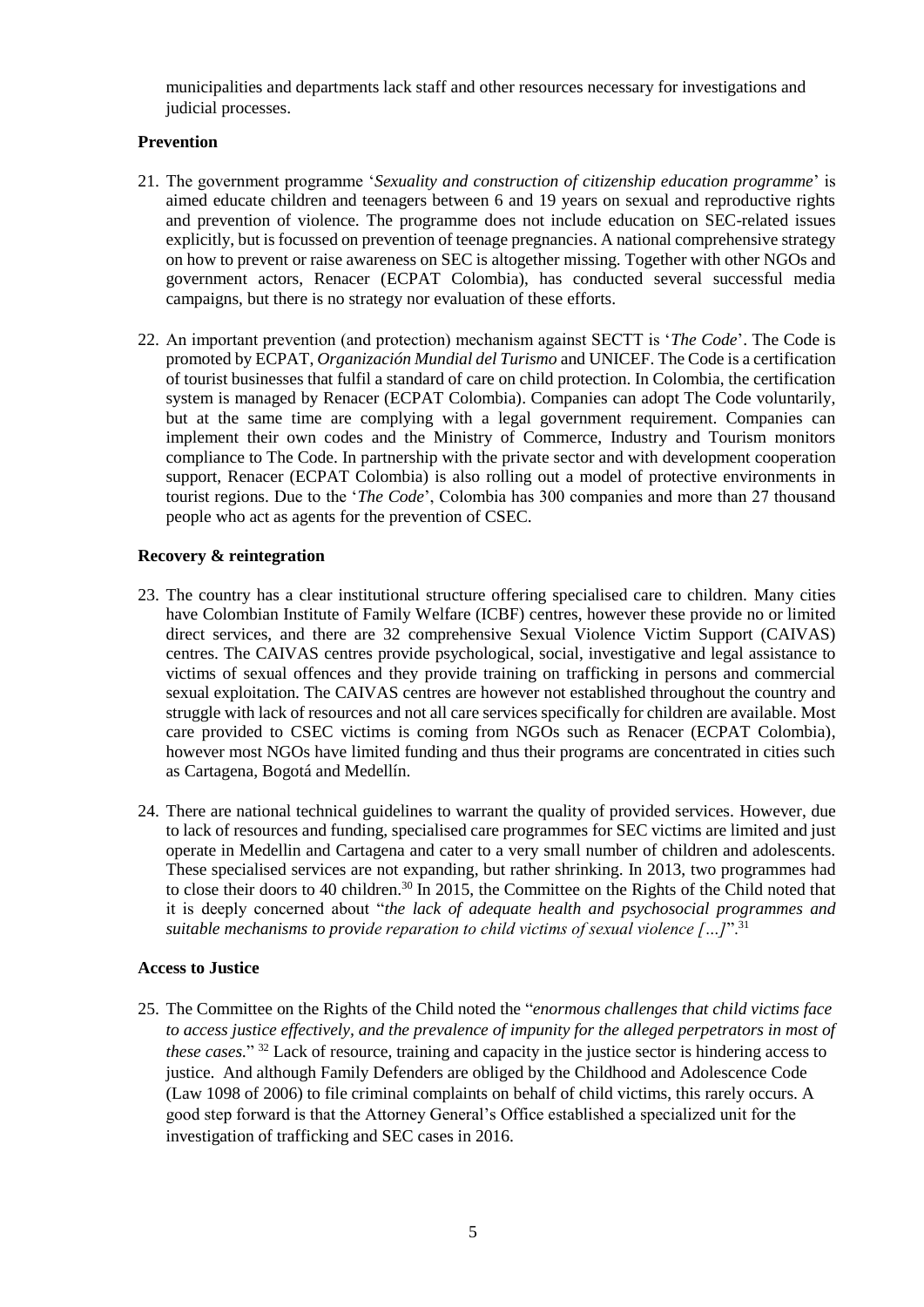### **Child & Youth Participation**

<span id="page-5-0"></span>26. With limited resources and very little support from the State there are some initiatives for participation of children and adolescents, mostly initiated by civil society. Most of these programmes do not address SEC issues, but address issues such as the rights of children in general, and sexual and reproductive rights for adolescents. The group *Colombia Joven* (Colombia Youth) promotes political participation and social inclusion of young people. Renacer (ECPAT Colombia) has a Youth Group that is working specifically on prevention and awareness raising of SEC. The Youth Advisory Group *EICYAC* operates in Cartagena, Bogotá and Guajira. Its mission is to contribute to the prevention of SEC in school and community settings.

#### **Recommendations to the GoC**

#### Data collection (paras. [6](#page-1-0) to [10\)](#page-2-0)

To develop and implement a comprehensive and systematic mechanism for data collection, analysis, monitoring and impact assessment that covers all issues dealt with in the OPSC.

#### Sustainable investments (para. [9\)](#page-2-1)

To adopt mandatory policies to protect children in new public or private mega investment projects, including the obligation to conduct thorough human-rights impact assessments.

#### Child, Early and Forced Marriage (para. [14\)](#page-3-0)

To send an unambiguous message to the people of Colombia by amending the Civil Code to only allow adults of 18 years and above to marry.

#### Coordination (para. [16\)](#page-3-1)

To strengthen the National Committee for the Prevention and Eradication of Commercial Sexual Exploitation of Children, monitor its functioning and evaluate its achievements and to urgently adopt the National Policy on Children and Adolescents and the policy to prevent and combat Commercial Sexual Exploitation of Children.

### Prevention (para[. 21\)](#page-4-0)

To strengthen its prevention and awareness-raising programmes, including campaigns, to reach all children, in particular vulnerable children through a comprehensive strategy, which impact can be measured after implementation. Programmes should include and articulate actions with the participation of communities, businesses, educational institutions, local governments and children and adolescents.

### Recovery and reintegration services (para. [23](#page-4-1) and [24\)](#page-4-2)

- To increase investment in specialized service programmes as urged by the Committee on the Rights of the Child since 2010.

- To review and adjust the Technical Guidelines for the care provided by the ICBF and to adapt them to the real needs of the victims.

### Access to Justice (para. [25\)](#page-4-3)

- To provide training for judges, lawyers, prosecutors, the police and other relevant professional groups on how to deal with child victims of sexual violence and on how gender stereotyping by the judiciary affects children's right to a fair trial.

- To ensure that child victims have a legal representative in judicial proceedings.

- To strictly implement the obligation of the Family Defenders to initiate judicial proceedings parallel to administrative proceedings of restoration of rights.

### Child participation (para. [26\)](#page-5-0)

To support initiatives where children are able to be an agent in the combat against SEC.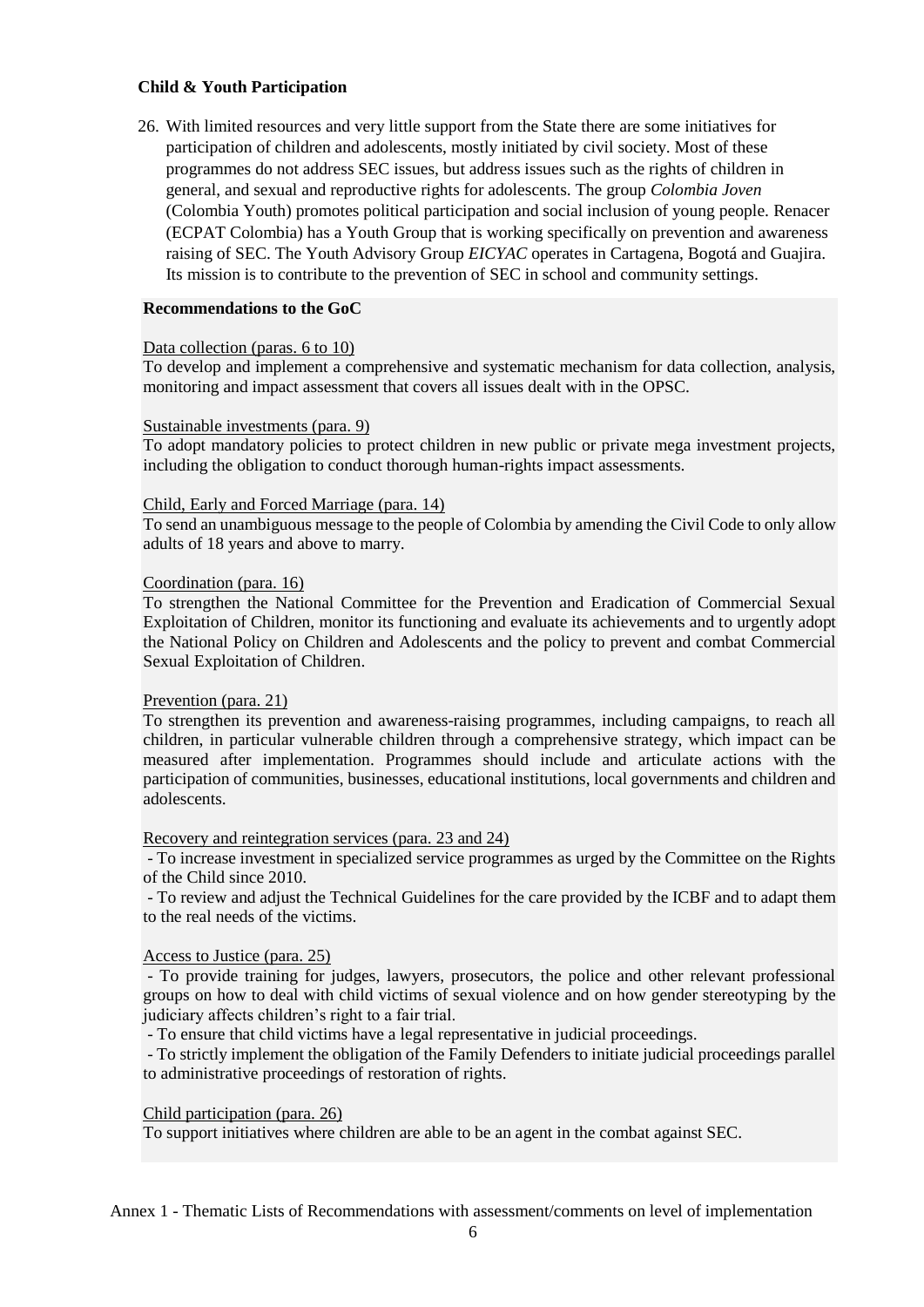<sup>4</sup> ECPAT prefers the term '*child sexual exploitation material'* or '*child sexual abuse material'* over the often in legal context still used '*child pornography*' in line with the recently widely adopted Terminology Guidelines. ECPAT International (2016), "*Terminology Guidelines for the Protection of Children from Sexual Exploitation and Sexual Abuse, adopted by the Interagency Working Group in Luxembourg, 28 January 2016*", Bangkok: ECPAT, 39, accessed on 31 July 2017[, http://luxembourgguidelines.org/.](http://luxembourgguidelines.org/)

5 Ibid., 54.

j

<sup>6</sup> United Nations Development Fund (2016), "*Human Development Report 2016*", accessed on 28 August 2017, http://hdr.undp.org/sites/default/files/2016 human\_development\_report.pdf.

<sup>7</sup> United Nations Children's Fund (UNICEF) (2016), "*The State of the World's Children 2016; A Fair Chance for Every Child*", 142, accessed on 28 August 2017,

[https://www.unicef.org/publications/files/UNICEF\\_SOWC\\_2016.pdf.](https://www.unicef.org/publications/files/UNICEF_SOWC_2016.pdf)

<sup>8</sup> United Nations Children's Fund (UNICEF) (2016), "*The State of the World's Children 2016; A Fair Chance for Every Child*", 150, accessed on 28 August 2017,

[https://www.unicef.org/publications/files/UNICEF\\_SOWC\\_2016.pdf.](https://www.unicef.org/publications/files/UNICEF_SOWC_2016.pdf)

<sup>9</sup> United Nations Children's Fund (UNICEF) (2016), "*The State of the World's Children 2016; A Fair Chance for Every Child*", 138, accessed on 28 August 2017,

[https://www.unicef.org/publications/files/UNICEF\\_SOWC\\_2016.pdf.](https://www.unicef.org/publications/files/UNICEF_SOWC_2016.pdf)

<sup>10</sup> Index Mundi, accessed on 30 August 2017[, http://www.indexmundi.com/colombia/ethnic\\_groups.html.](http://www.indexmundi.com/colombia/ethnic_groups.html)

<sup>11</sup> ECPAT Colombia (2013), "*Colombia, Informe de Monitoreo de País sobre la Explotación Sexual Comercial de Niños, Niñas y Adolescentes (ESCNNA)*", [http://www.ecpat.org/wp-](http://www.ecpat.org/wp-content/uploads/2016/04/CMR_COLOMBIA_FINAL.pdf)

[content/uploads/2016/04/CMR\\_COLOMBIA\\_FINAL.pdf.](http://www.ecpat.org/wp-content/uploads/2016/04/CMR_COLOMBIA_FINAL.pdf)

<sup>12</sup> ICBF, USAID, IOM (2015) "*Assessment for the construction of the public policy on commercial sexual exploitation of children and adolescents in Colombia*"

<sup>13</sup> Renacer (ECPAT Colombia), Consolidated of children served, period 2014-2016, internal work document.

<sup>14</sup> ICBF, USAID, IOM (2015) "*Assessment for the construction of the public policy on commercial sexual exploitation of children and adolescents in Colombia*"

<sup>15</sup> ECPAT (2016), "*Global Study on Sexual Exploitation of Children in Travel and Tourism*", Finding #4, accessed on 30 August 2017, [http://globalstudysectt.org/findings/.](http://globalstudysectt.org/findings/) 

<sup>16</sup> UNWTO (2017), "*Tourism Highlights 2017 Edition*", accessed on 30 August 2017[, http://www.e](http://www.e-unwto.org/doi/pdf/10.18111/9789284419029)[unwto.org/doi/pdf/10.18111/9789284419029.](http://www.e-unwto.org/doi/pdf/10.18111/9789284419029)

<sup>17</sup> Renacer (ECPAT Colombia) (2016), "*Global Study on Sexual Exploitation of Children in Travel and Tourism, Country Report Colombia*", 8, accessed on 30 August 2017,

[http://globalstudysectt.org/category/countries/Colombia/.](http://globalstudysectt.org/category/countries/Colombia/) 

<sup>18</sup> ECPAT Colombia (2013), "*Colombia, Informe de Monitoreo de País sobre la Explotación Sexual Comercial de Niños, Niñas y Adolescentes (ESCNNA)*", [http://www.ecpat.org/wp-](http://www.ecpat.org/wp-content/uploads/2016/04/CMR_COLOMBIA_FINAL.pdf)

[content/uploads/2016/04/CMR\\_COLOMBIA\\_FINAL.pdf.](http://www.ecpat.org/wp-content/uploads/2016/04/CMR_COLOMBIA_FINAL.pdf)

<sup>19</sup> Quiñones, Anika and Rivera, Nelson E. (2016), "The commercial sexual exploitation of children in travel and tourism", 90.

<sup>20</sup> Renacer (ECPAT Colombia) (2016), "*Global Study on Sexual Exploitation of Children in Travel and Tourism, Country Report Colombia*", 72-74, accessed on 30 August 2017,

[http://globalstudysectt.org/category/countries/Colombia/.](http://globalstudysectt.org/category/countries/Colombia/)

<sup>21</sup> United Nations Children's Fund (UNICEF) (2016), "*The State of the World's Children 2016; A Fair Chance for Every Child*", 150, accessed on 28 August 2017,

[https://www.unicef.org/publications/files/UNICEF\\_SOWC\\_2016.pdf.](https://www.unicef.org/publications/files/UNICEF_SOWC_2016.pdf)

<sup>22</sup> GoC, Colombian Criminal Code, article 188A.

<sup>&</sup>lt;sup>1</sup> Sustainable Development Goal Targets 5.2, 8.7, and 16.2.

<sup>&</sup>lt;sup>2</sup> Report of the Working Group on the Universal Periodic Review, Colombia, A/HRC/24/6, 4 July 2013, accessed on 28 August 2017, [https://documents-dds-](https://documents-dds-ny.un.org/doc/UNDOC/GEN/G13/154/35/PDF/G1315435.pdf?OpenElement)

[ny.un.org/doc/UNDOC/GEN/G13/154/35/PDF/G1315435.pdf?OpenElement.](https://documents-dds-ny.un.org/doc/UNDOC/GEN/G13/154/35/PDF/G1315435.pdf?OpenElement)

<sup>3</sup> ECPAT prefers the term '*exploitation of children in prostitution*' instead of '*child prostitution*' in line with the recently widely adopted Terminology Guidelines. ECPAT International (2016). Terminology Guidelines. ECPAT International (2016), "*Terminology Guidelines for the Protection of Children from Sexual Exploitation and Sexual Abuse, adopted by the Interagency Working Group in Luxembourg, 28 January 2016*", Bangkok: ECPAT, 29, accessed on 20 May 2017, [http://luxembourgguidelines.org/.](http://luxembourgguidelines.org/)